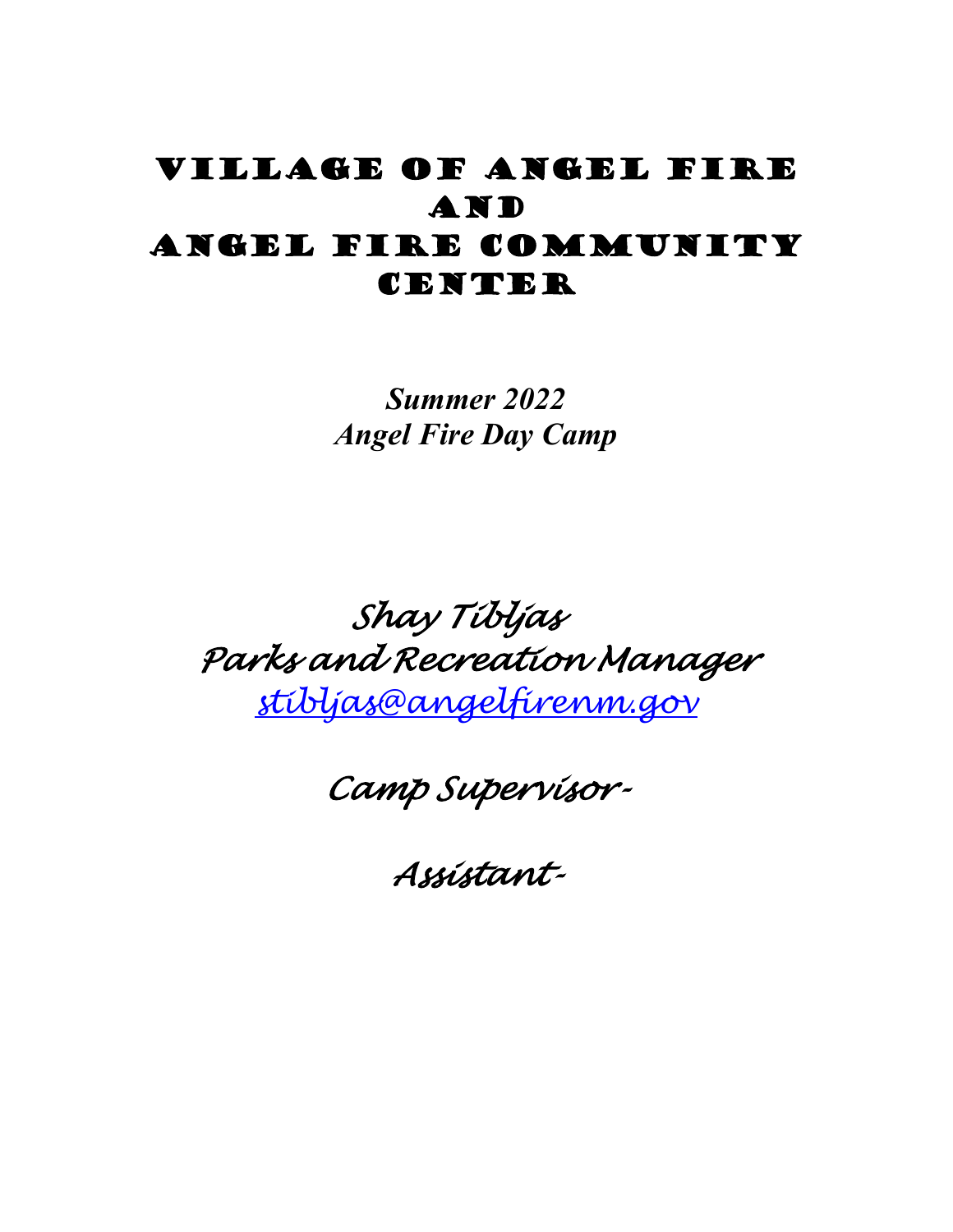*15 CS Ranch Rd PO BOX 610 Angel Fire, NM 87710 575-377-1544* 

### *Mission Statement*

*To provide fun, well-supervised, affordable, activities for our youth and visiting guests. To introduce the children and visitors to the many recreational activities available in our community. To provide our local residents and guests the opportunity to work or play while their children are involved in supervised activities with other children.*

*Motto*

*SAFETY, FUN and LEARNING*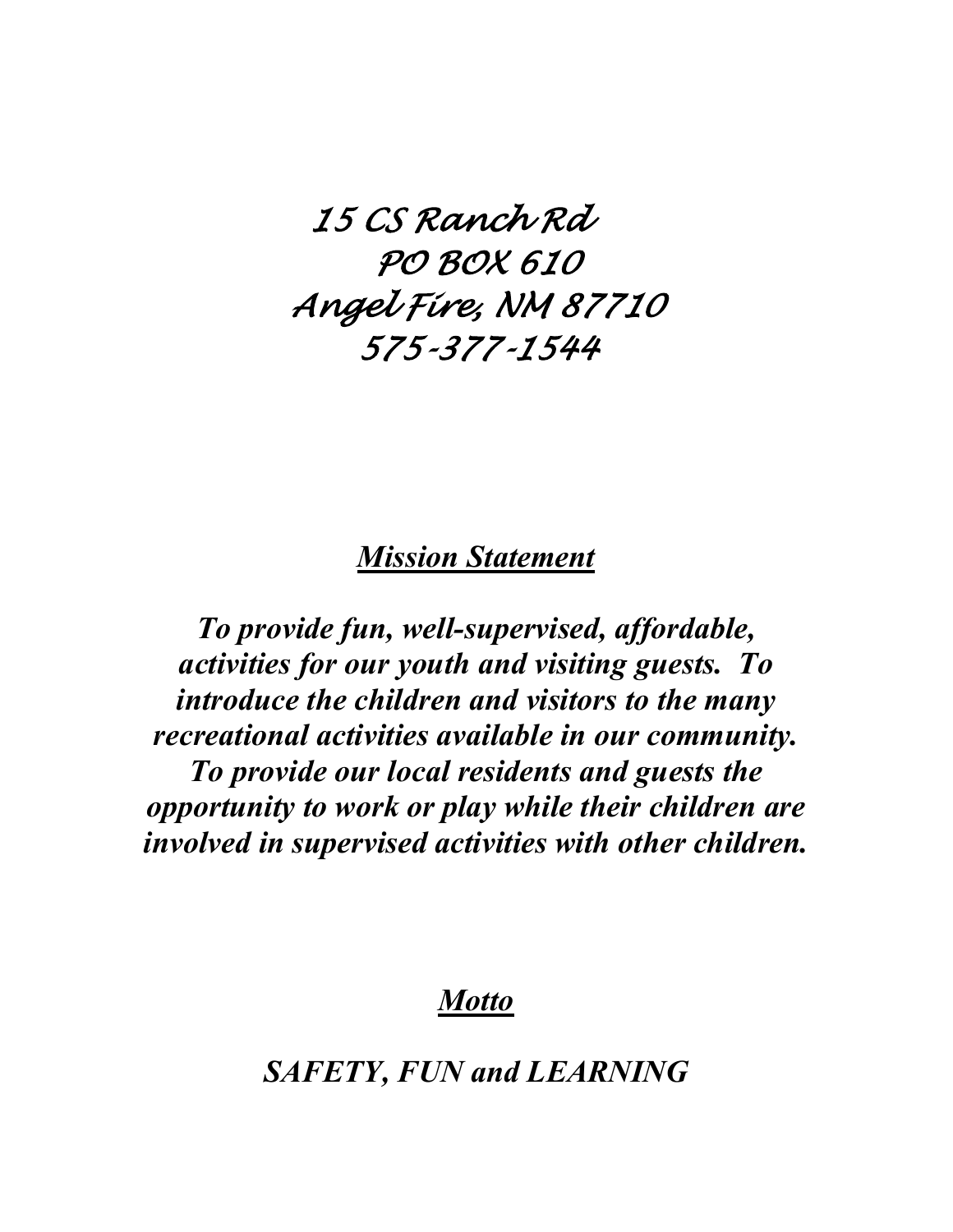#### *Overview*

*Starting June, 6, 2022 Ending August, 5, 2022* 

*Camp Times Monday-Friday, 9am-4pm*

*AGES 5 years (no exceptions) to 12 years* 

*Cost- \$25.00/day for Local residents \$45.00/day for Non-locals and Guests* 

*\*\$20.00/day for each additional family member for Local Residents \*\$40.00/day for each additional family member for Non-locals and Guests.*

*\*\*Weekly Locals-\$110.00/week Each additional family member \$85.00/week*

*Non-locals-\$200.00/wk Each additional family member \$180.00/week* 

*Payment is expected at the start of the week, Monday. You may pay for the entire week, or for however many days your child will be attending that week.* 

*NO REFUNDS GIVEN FOR DAYS NOT ATTENDED*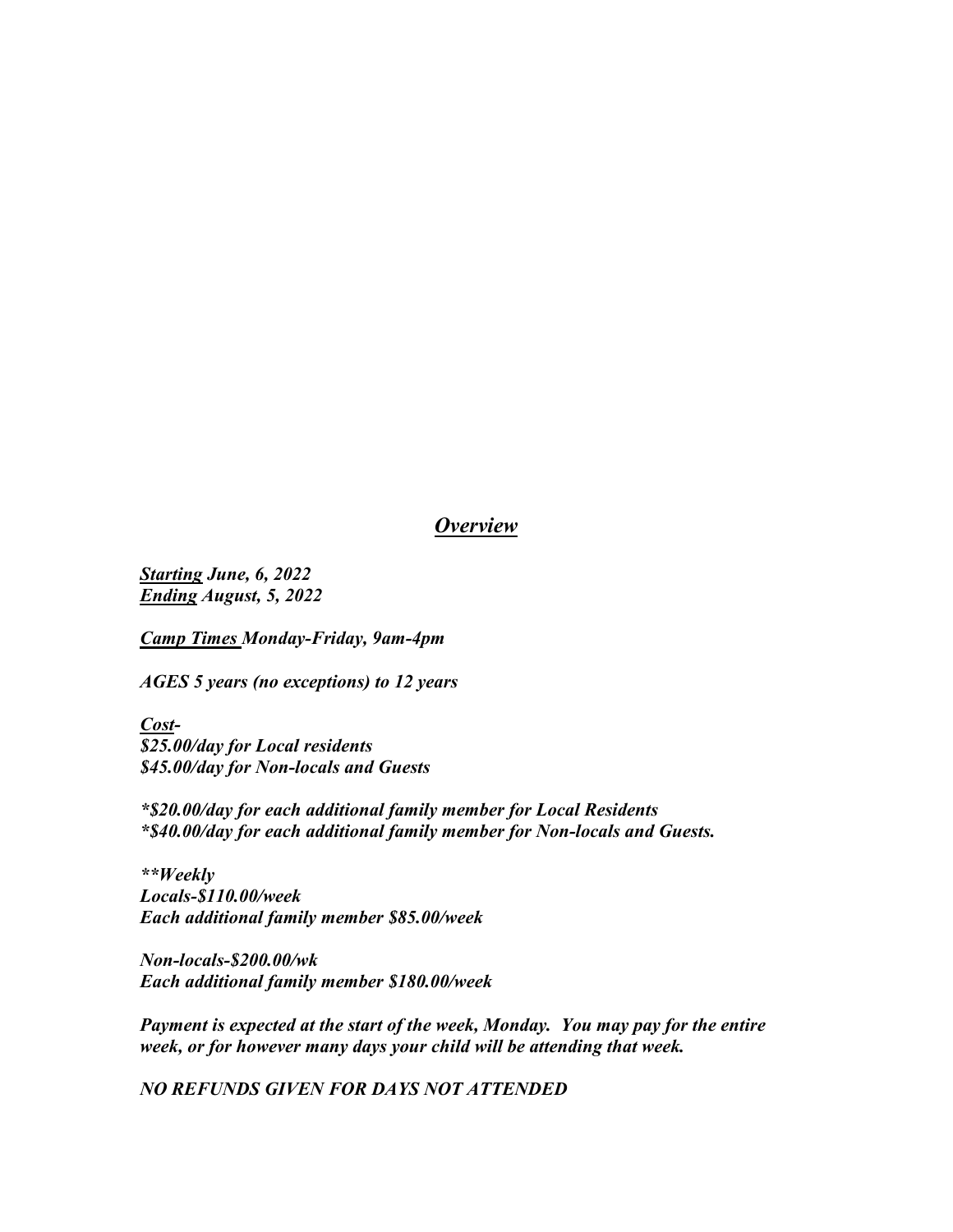#### *\*\*TAX IS INCLUDED IN ALL FEES\*\**

#### *\*\*MUST BRING OWN LUNCH*

#### **Angel Fire Community Center Day Camp Registration Form**

|                | Child's Name                                                                      |
|----------------|-----------------------------------------------------------------------------------|
|                | Dates Requesting for Camp<br><u>Lates Requesting for Camp</u>                     |
|                | DOB__________________________Last grade completed________________________________ |
|                |                                                                                   |
|                |                                                                                   |
| Parent(s) Name |                                                                                   |
| Home Phone     |                                                                                   |
| <b>Cell</b>    |                                                                                   |

#### **PLEASE GIVE TWO RELATIVES OR FRIENDS THAT LIVE IN THE AREA THAT ARE AUTHORIZED TO ACT ON YOUR BEHALF IN THE EVENT YOU CAN NOT BE REACHED-EMERGENCY CONTACT**

**Name\_\_\_\_\_\_\_\_\_\_\_\_\_\_\_\_\_\_\_\_\_\_\_\_\_\_\_\_Phone\_\_\_\_\_\_\_\_\_\_\_\_\_\_\_\_\_\_\_\_\_**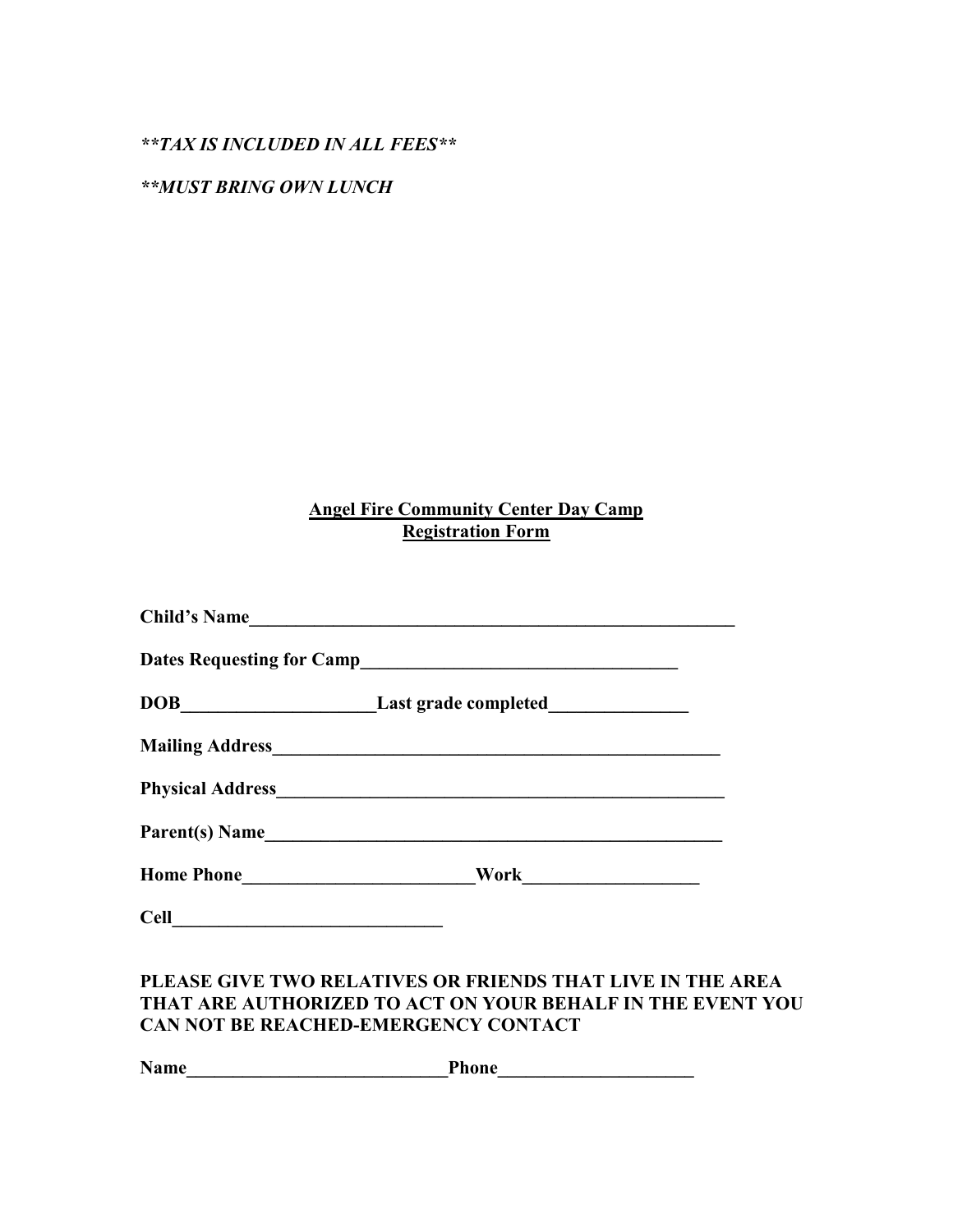**Please list medical conditions which may limit your child's participation in events** 

**\_\_\_\_\_\_\_\_\_\_\_\_\_\_\_\_\_\_\_\_\_\_\_\_\_\_\_\_\_\_\_\_\_\_\_\_\_\_\_\_\_\_\_\_\_\_\_\_\_\_\_\_\_\_\_\_\_\_\_\_\_\_\_\_\_\_\_\_\_\_\_\_ A note from your medical provider may be required to determine eligibility to participate in camp activities.**

**Staff is prohibited from administering medications of any kind. If your child requires the administration of any medicine while attending camp you will be required to make arrangements to make sure the child is compliant with taking the medicine at the prescribed times.**

#### **Read and Initial the following:**

**Relationship\_\_\_\_\_\_\_\_\_\_\_\_\_\_\_\_\_\_\_\_\_\_\_\_\_\_\_\_\_\_\_\_\_\_\_\_\_\_\_\_\_\_\_\_\_** 

**\_\_\_\_\_I hereby authorize the Angel Fire Community Center and the Summer Recreational Program staff to perform CPR /First Aid if necessary, and to take my child to the Physician listed or call 911 in the event of an emergency.** 

**\_\_\_\_\_I hereby authorize any licensed medical provider or medical facility or EMS personnel to treat my child in case of an emergency in which the provider listed on this form cannot respond.**

**\_\_\_\_\_I hereby authorize the Angel Fire Community Center and the Summer Recreational Program staff permission to transport my child to and from the program site for field trips.**

**\_\_\_\_\_\_I hereby certify that I have read the requirements and rules of the program and understand and agree to abide by the policies of the Angel Fire Community Center Summer Recreational Program.**